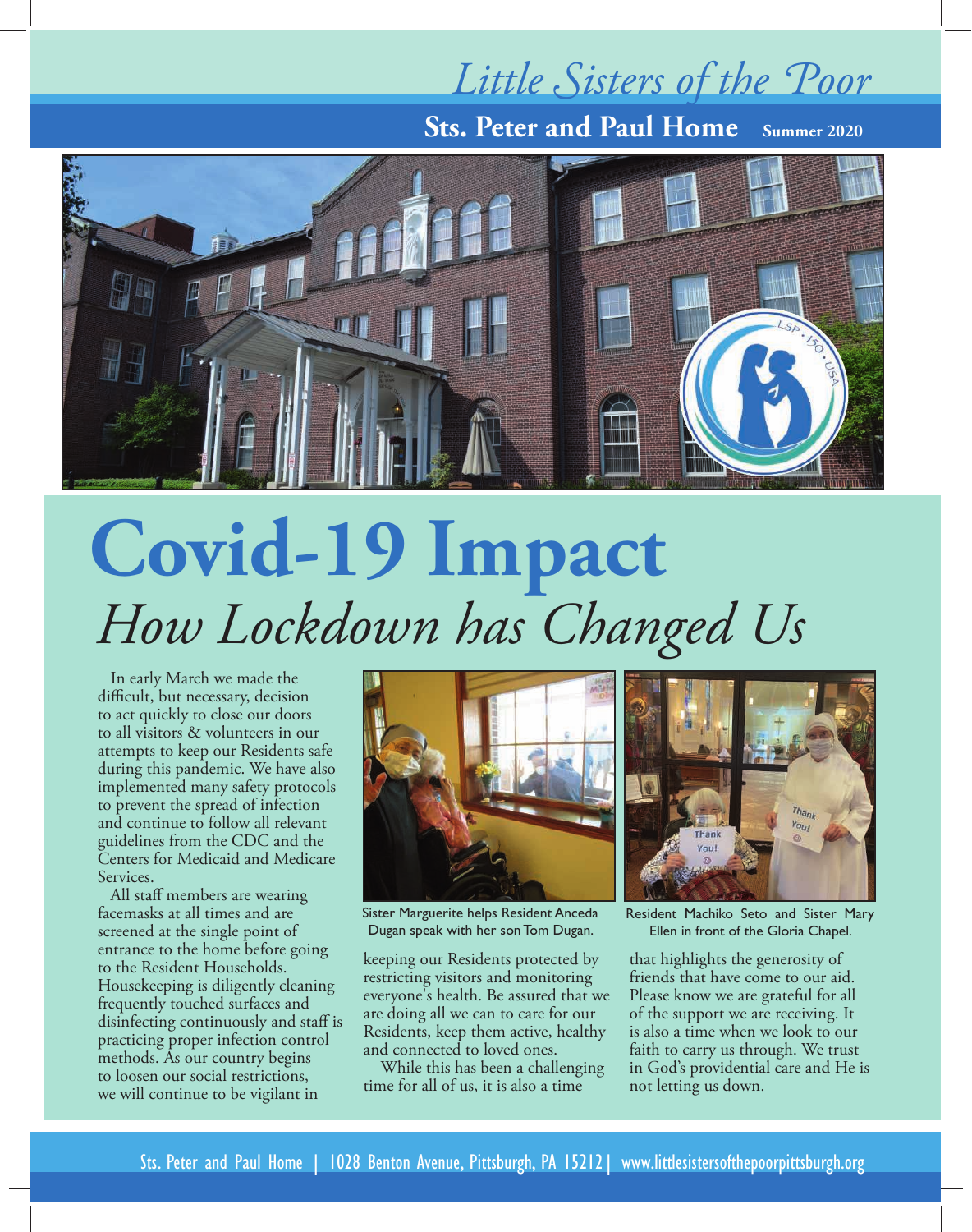#### *Little Sisters of the Poor*

#### **' 'illion 'osaries**



Click on this image on our website to sign up to be one of a million.

Our Superior General Mother Maria, located at our Mother House in France, wrote to us early on during this pandemic and asked us to "Bombard Heaven" with our prayers to stop this serious virus. She reminded us of the Apparition of Our Lady in Fatima, when Mary appeared to Lucia (one of the visionaries over 100 years ago). Lucia, years later, prayed to the Blessed Mother, and asked her to stop the war in Portugal. Her answer was "The war will stop when a million families pray the rosary." Her words became reality.

In our global efforts to stop this pandemic we are asking all of our friends to join us Little Sisters of the Poor throughout the world in our efforts to pray to the Blessed Mother by collectively saying one million rosaries. Please share our message with family and friends to remotely join us in saying the rosary, asking for our Blessed Mother's brilliant light to shine on the world and end this pandemic. We are tracking our efforts as we tally the prayers to one million at the national website http:// littlesistersofthepoor.org/a-millionfamilies-a-million-rosaries/.

God has a plan and He along with our Blessed Mother will hear our prayers and help the world! Keep

## **Pittsburgh Helpers**

Pittsburgh icon Fred Rogers is well known for this famous quote "look for the helpers" during times of trouble. Here at the Little Sisters we don't have to look far to find people helping. When we realized we needed extra medical and household supplies to prepare for a potential outbreak in our home, word travelled quickly. Scott Lammie, UPMC Health Plan Senior Vice President and member of our Advisory Board, secured surplus personal protective equipment from UPMC to share with not only our home in Pittsburgh, but with five other Little Sisters Homes across the country. These homes had confirmed Covid-19 cases and desperately needed equipment to curb the spread of the virus.

Not sure how to move 30 boxes of supplies to locations in multiple states, the Sisters once again looked to *Divine Intervention*. In came Fedex Ground with local headquarters here in Pittsburgh. Thanks to their President Henry Maier, shipping labels were

created and before the week's end shipments were on their way to where they were most needed. A true miracle that couldn't have happened without our friends.

The blessings continued when the Knights of Columbus heeded our call for help by securing and delivering food and household

"Friends have helped us from near and far. We are so grateful for everything that has arrived at our home!<sup>'</sup> —Sister Mary Vincent, lsp, Mother Superior  $\frac{1}{\pi}$ <br> $\frac{1}{\pi}$ 

items to the home. Monetary support also arrived from mulitple Western PA councils! We have been truly blessed by so many!



Fedex Ground driver loads boxes of medical supplies for delivery.



For the Heaven!<br>
Fedex Ground driver loads Gary Damich and Stan Glowaski from the Knights of Columbus deliver food.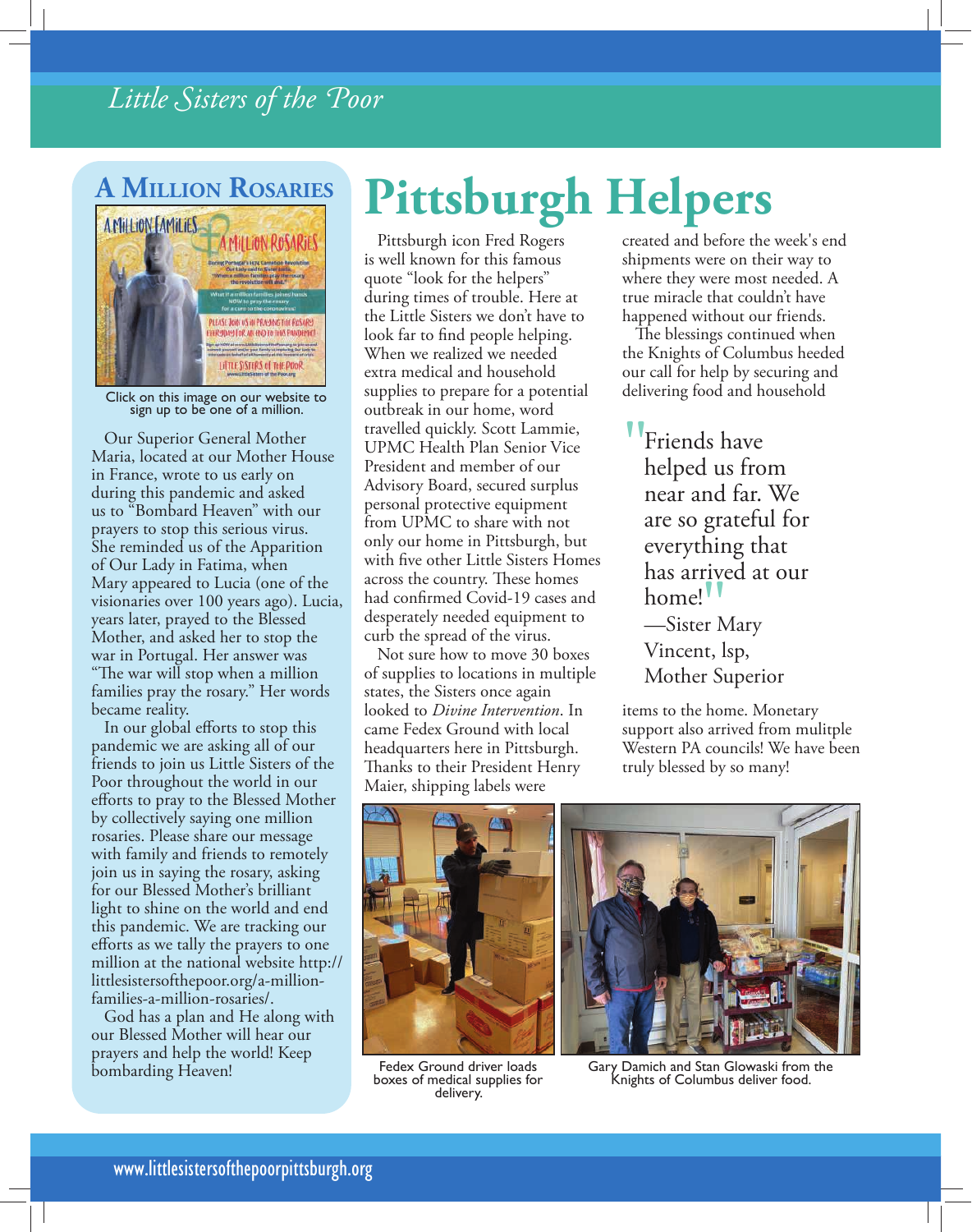#### **STS. PETER AND PAUL HOME**

Summer 2020

### **New Forms of Activities**



Sister Mary Ellen, Sister Mary Vincent and Resident Margaret Mitchell.

Like many of you, our activities department had to quickly change the way Residents were kept active during this lockdown. Activities became less group oriented and shifted to individual tasks to keep everyone's spirits up. Through the Province, Residents were given Religious and inspirational prints to color and were also challenged to write Haiku poems to capture their thoughts during this unprecedented time.



Artwork created by a Resident during lockdown.

To break up the monotony, a special candy and beverage cart made multiple appearances in the apartment building. The Sisters and staff took the cart around to each apartment providing special treats for Residents in need of a *pick me up*!

Following the example of other homes, our activities department created "window visits" just in time for Mother's Day in May. Four windows were labeled inside



Resident Judy Watts has a window visit with family.

and outside on the covered porch, time slots were scheduled, and all involved were appreciative. Residents remained indoors and used cell phones to hear their loved ones. Families brought signs, gifts for their moms, grandchildren and even granddogs to brighten their loved ones day. It was such a success that it continues as an option for families and Residents to interact while social distancing.

#### **IPads Keep Us Connected**

Staying connected means something completely different today than it did even four months ago. Thankfully our home had an iPad available for use for activities. Once this lockdown began, we recognized the need for additional iPads to help the Residents stay in touch with relatives and friends who were no longer allowed to physically visit.

Word travelled fast, so much so that before Easter we had four new iPads with covers ready to use. Since then four additional iPads arrived. We now have an

iPad available on every nursing household and two in the apartments.

The Residents enjoy FaceTiming and Skyping loved ones with the help of a staff member or Sister. Although it can't quite measure up to being in the same room as someone, it is a comfort to both the Resident and their family to see one another through technology. Activities has decided that even after this lockdown, we will continue to use the iPads to stay connected with out of state family or to play the occasional game.



Resident Helen Crowley FaceTimes with daughter Christine Pecikoza who lives in Amsterdam.